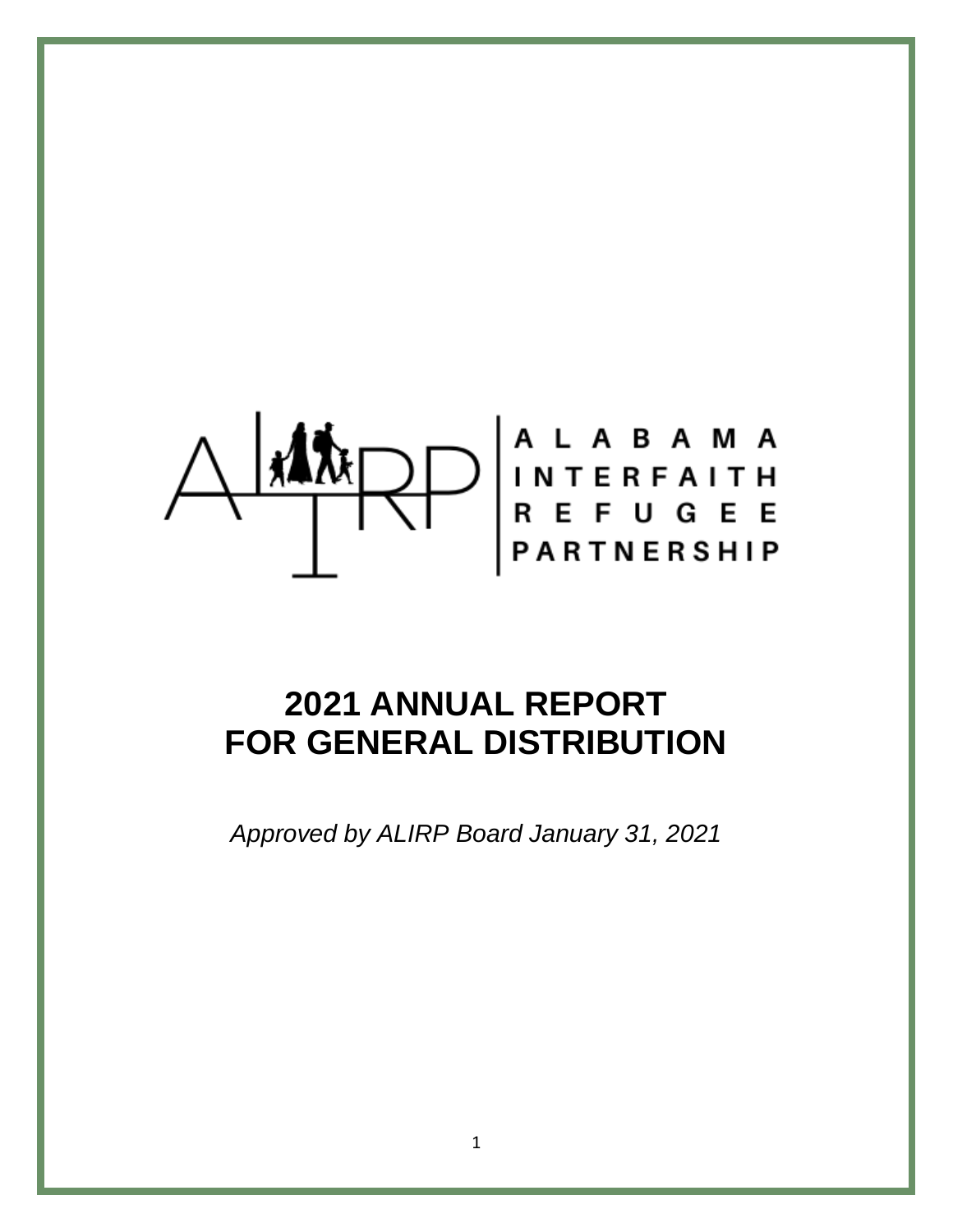The Alabama Interfaith Refugee Partnership received Internal Revenue Service approval for 501C3 tax-exempt status on October 16, 2019. Since that time, the 11 member board has worked hard to develop and approve policies and procedures, create a website and other social-media platforms, recruit and orient volunteers, and implement our three-part mission of supporting refugees and asylum-seekers locally and globally through advocacy, education, and direct assistance.

This report highlights the major accomplishments of the 2021 year. The first section discusses overall accomplishments of the organization and the board, and subsequent sections highlight accomplishments of our eight committees (Advocacy, Communications, Direct Support, Education, Finance, Fundraising, Outreach, and Volunteer).

# **Summary of General Accomplishments of the Board and the Organization**

- Completed our first strategic planning initiative and approved a [Strategic Plan](https://docs.google.com/document/d/1FfeuCqET_BjV4BlBgmDImtD197JRZVAg/edit?usp=sharing&ouid=109909878316670898269&rtpof=true&sd=true) for 2021
- Revised [policy](https://www.alirp.org/covid-19-safety-policy.html) related to maintaining safety for volunteers and Partners in light of the COVID pandemic;
- Approved [a policy](https://docs.google.com/document/d/18nLBlqILVASwUF89GJWYBpYPl3aVClbQ/edit) and [procedures](https://drive.google.com/drive/u/0/folders/117wUVkD7WDmyuJzIWOk-K2as4prPJ4Xa) for evaluating and recommending support for Partners. Posted this information on the [website.](https://www.alirp.org/alirp-guidelines-for-support.html)
- Recruited and hired an AmeriCorps/VISTA Service member (our first paid staff member) through a partnership with the University of Alabama at Birmingham (UAB);
- Recruited and supervised seven UAB Public Health student interns (Damaris Reid, Emma Kate Sellers, Indika Sha Depriest, Mariah Spade, and Ohtra Awaad, Spring 2021; Judith Kopiyo and Ohtra Awaad, Summer, 2021; Jane Vines and Dalton Scott, Fall 2021).
- Supervised one half-time Master of Social Work Samford University student, Emily Paxton, for her second-year field placement (spring 2021);
- Worked with 16 UAB Spanish students as part of their service-learning program during the Fall 2021 semester. Students translated many of the ALIRP web pages to Spanish and developed a [video in Spanish](https://www.youtube.com/watch?v=l3u-Ki_S1LA&t=4s) describing the organization.
- Developed a brochure about the organization available in [English](https://www.alirp.org/uploads/1/3/0/2/130275824/tri_fold_alrip_brochure_in_english.pdf) and [Spanish.](https://www.alirp.org/uploads/1/3/0/2/130275824/tri_fold_alrip_brochure_in_spanish.pdf)
- Maintained linkages with other organizations [Episcopal Migration Ministry](https://episcopalmigrationministries.org/) Asylum Ministry Network, and [Inspiritus.](https://weinspirit.org/)
- Revised committee structure to separate Fundraising/Outreach and Direct Support/Volunteer into four separate committees and updated [list of](https://www.alirp.org/committees.html)  [responsibilities for each committee.](https://www.alirp.org/committees.html)
- Developed ["job descriptions"](https://drive.google.com/drive/u/0/folders/1xu_kUtKPvOAcEBL1GJ2cwRV-KFBai8Eo) for new board members, and elected new board members to replace those whose terms ended in September. Current board members is posted on [the ALIRP website.](http://www.alirp.org/board-of-directors.html)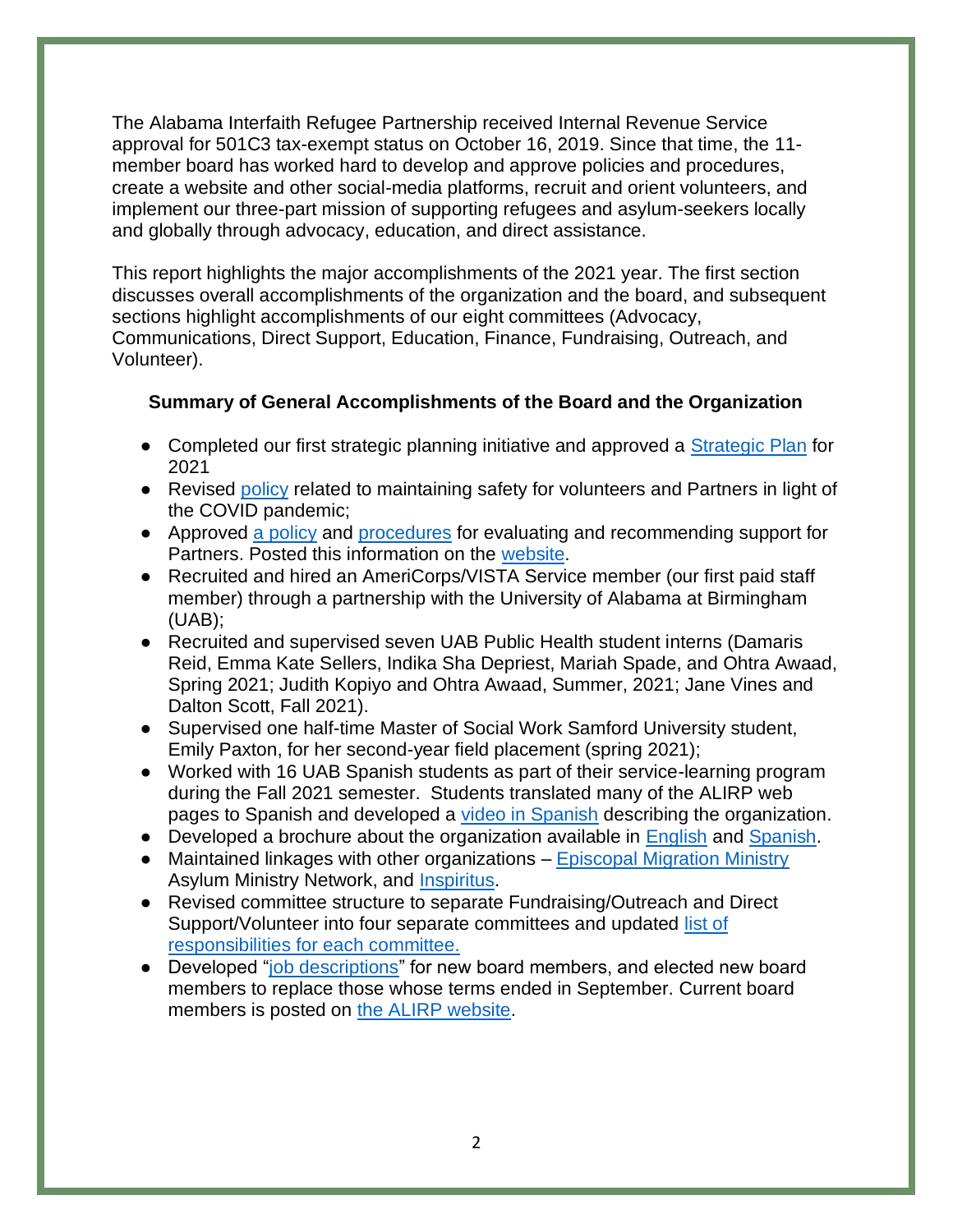# **Summary of Major Activities of ALIRP Committees**

# **ADVOCACY**

- Developed and posted a statement on President Biden's proposed immigration [reforms;](https://www.alirp.org/statement-regarding-biden-administration.html)
- Assumed leadership role on Advocacy Committee of the Episcopal Migration Ministry Asylum and Detention Network;
- Participated in Virtual Advocacy Day in July 2021 and September 2021, partnering with the Refugee Council USA and the Episcopal Migration Ministries;
- Developed and posted a response to President Biden's proposed immigration reform plan on the **ALIRP** website;
- Made a presentation about the ALIRP at the annual meeting of the American Public Health Association.

# **COMMUNICATIONS**

- Matthew Torbett hired to manage social media (March-June, 2021);
- Patti Steelman (volunteer) assumed responsibility for managing web page and newsletters (starting in September 2021);
- Updated and maintained [website,](http://www.alirp.org/) [Facebook page,](https://www.facebook.com/ALirp.org/?view_public_for=234680344141629) [Instagram platforms](https://www.instagram.com/al.irp/) and ALIRP [YouTube channel,](https://www.youtube.com/channel/UC_yyyQDZMFDXFhxZbNTcNGw) and initiated a [Twitter account;](https://twitter.com/al_irp)
- The website had 3,230 visits/views; The Facebook page had 4,754 unique visits/views (does not include individuals who view the same post multiple times); and the Instagram page has 164 followers, but reached 838 unique accounts throughout the year; and videos posted on the YouTube channel had 270 views and gained 8 subscribers; and the twitter account has 18 followers.
- Produced newsletters in January, March, May, July, October, and December. Newsletters were distributed to 331 ALIRP friends via Mail Chimp, and posted on [ALIRP website;](http://www.alirp.org/newsletter.html)
- Updated informational [PowerPoint presentation](https://docs.google.com/presentation/d/1S8G1EZSCMG3a2kNbLcBAGcaxdUUOPs-g/edit#slide=id.p1) and [Volunteer orientation](https://www.alirp.org/volunteer-orientation.html) videos for website;
- Uploaded selected website pages and video in Spanish for Spanish version of the website.

# **DIRECT SUPPORT**

- Updated [Volunteer Handbook](https://drive.google.com/file/d/1F_JvMTFJldQ--yNuGjHsAZ_GaECL4BSt/view) which is available on the ALIRP website;
- Offered updated Parts 1 and 2 Volunteer Orientation Online in August in partnership with the Jewish Community Relations Council. These two orientation programs are available on the [ALIRP website](https://www.alirp.org/volunteer-orientation.html) and all new volunteers are required to review them;
- Linked information from online Volunteer Interest, Background Check authorization;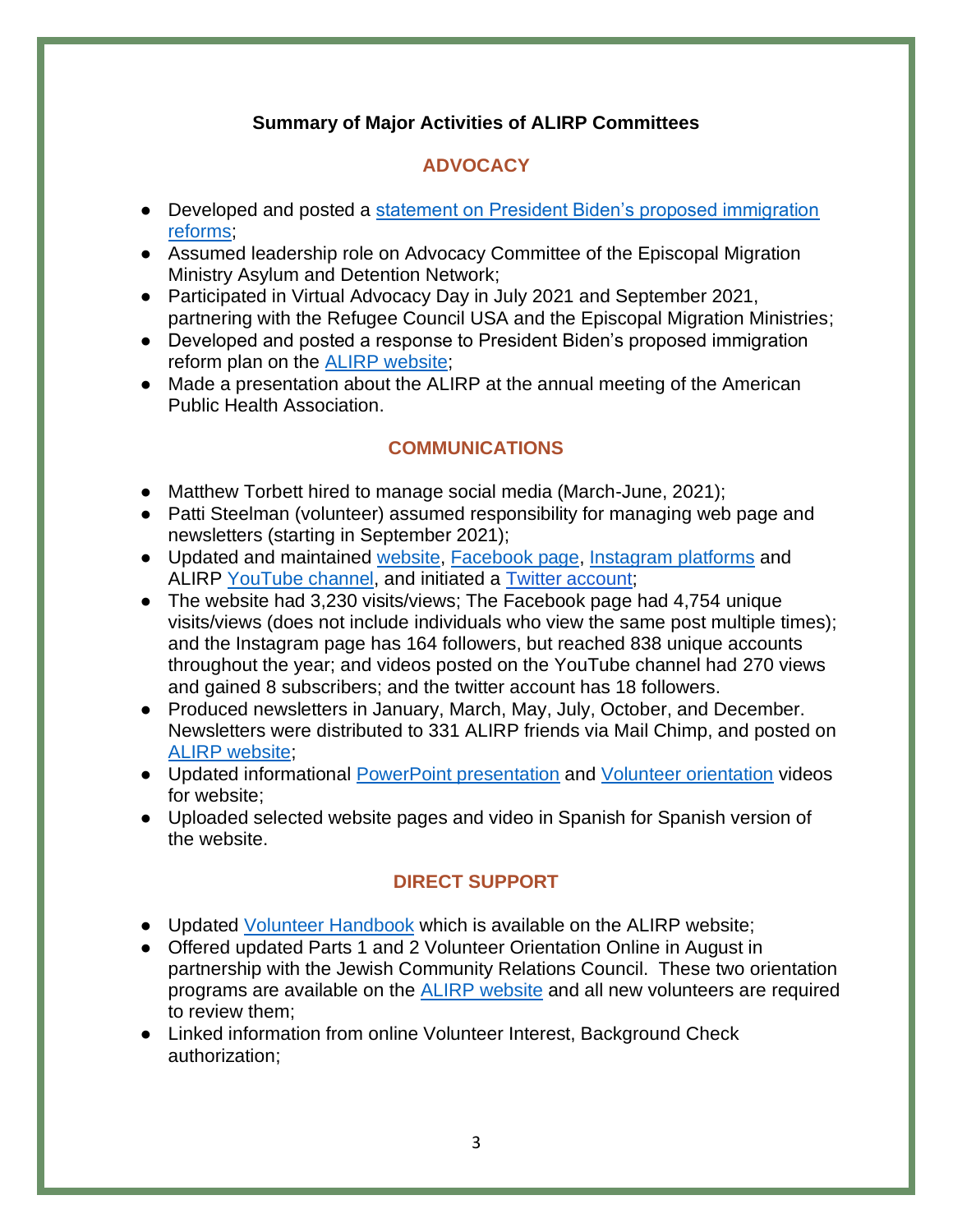- Volunteer Agreement [Volunteer database,](https://drive.google.com/drive/u/0/folders/1iRZEy4ThUFy41Iysq3wZnT7t3mn8ofkt) including procedures for responding to people who submit [volunteer interest forms](https://www.alirp.org/volunteer-interest.html) and engaging volunteers (this is currently being coordinated by volunteer Barbara Bonfield);
- Approved policy and [consent form](https://drive.google.com/drive/u/0/folders/1Stpkj3SWkYb_kERLA2S5Vuu-pxyEmgfm) for Partners to sign authorizing immigration attorney to share information based on initial legal consult;
- Provided \$1300 to purchase school supplies for 13 Partner families;
- Coordinated direct support to the following 18 families (51 individuals) during 2021:

# **EDUCATION**

- Sponsored a total of eight educational programs in 2021:
	- o January 29, 2021: Lynda Wilson and Emily Paxton gave a presentation to a virtual "Lunch and Learn" program sponsored by the Jewish Community Relations Council entitled **"**Welcoming the Stranger: Local Response to the Global Migration Crisis";
	- o March 10, 2021: the ALIRP hosted a screening and discussion on the film **"**Paper Children";
	- o July 15, 2021: A presentation by Dr. Judith Kopiyo entitled "Refugees Among Us: Cultural Competence and Public Health Challenges";
	- o October 12, 2021: Virtual book discussion led by Karina Cortes about book **"**Somewhere in the Unknown World: A Collective Refugee Memoir";
	- o October 19, 2021: Lynda Wilson presented on a panel during a virtual meeting hosted by Global Ties Alabama, entitled "Leveraging Citizen Diplomacy in Support of Refugees and Asylum-seekers in Alabama";
	- o November 10, 2021: April Jackson-MacLennan made a presentation about legal challenges for asylum-seekers and refugees during a Zoom meeting sponsored by Global Ties, Alabama;
	- o November 17, 2021: Virtual film "Oh Mercy Searching for the hope in the promised land";
	- o August-November, 2021: Partnered with Dave Isay's StoryCorps/ One Small Step program to recruit 26 participants who recorded thirteen 40 minute interviews focused on the topic of immigration. Seven of the 13 interview pairs granted permission to share their interviews, and these interviews are available on the StoryCorps website at this [link;](https://archive.storycorps.org/search/interviews/?q=&search_type=basic&search_context=interviews&page_num=1&page_size=50&sort_by=newest&view_by=grid&visibility=all&partnership%5B0%5D=oss-alabama-interfaith-refugee-partnership-2021)
	- o Student intern Mariah Spade developed a list of [media recommendations](https://www.alirp.org/media-recommendations.html) which was added to our web page.

#### **FINANCE**

- Transitioned from Compass bank account to PNC account (since PNC purchased Compass bank);
- Managed all finances and maintained records on spreadsheet in secure folder on Google Docs accessible only to the Treasurer, Vice President and President;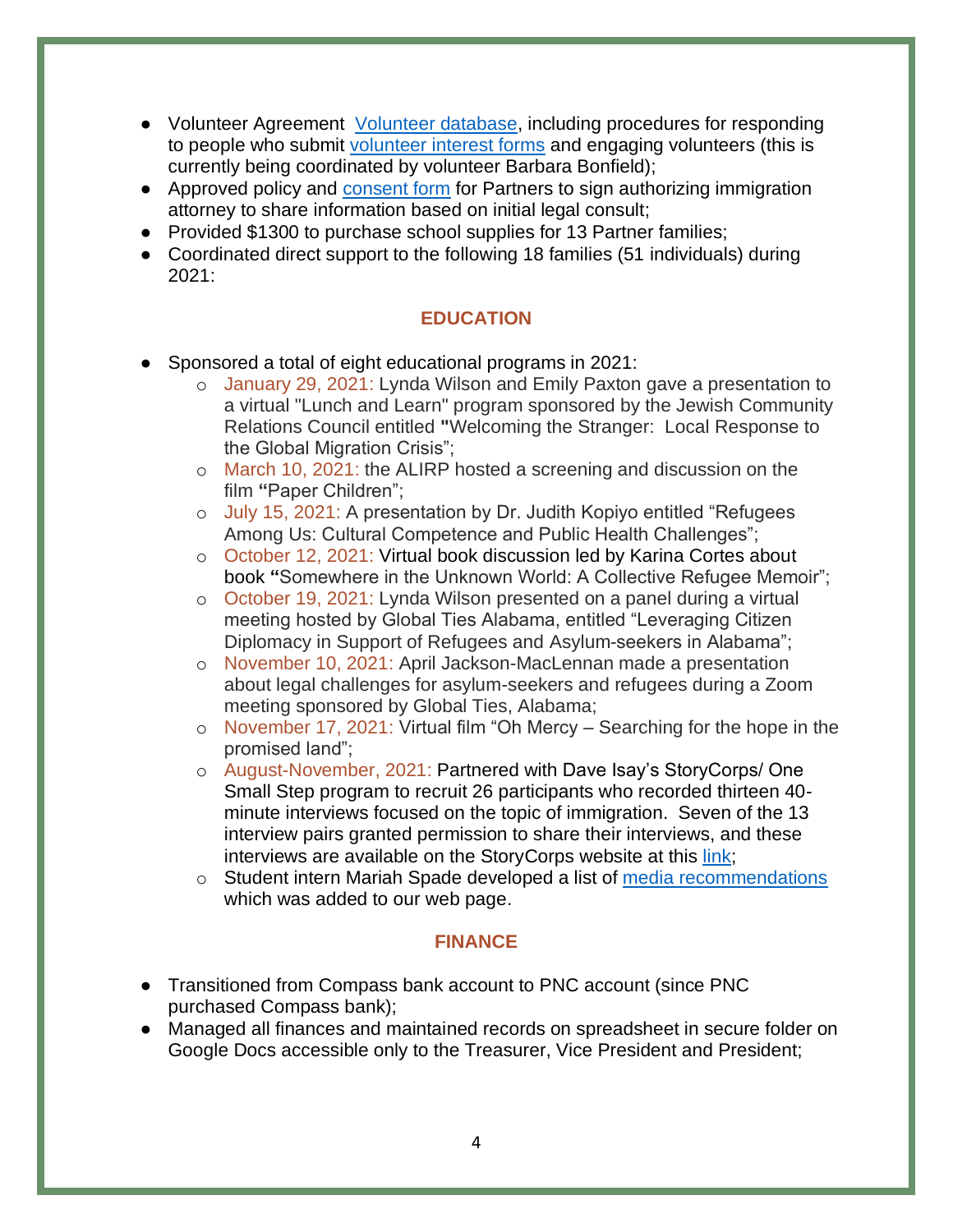- Followed all financial control procedures including maintain records of financial request forms, invoices, receipts, donor information, and thank you letters sent to donors as the donations are received;
- Accountant Bruce Downes reviewed financial spreadsheet and financial control procedures and advised us that all accounting procedures are excellent. He offered to do our 2022 income tax returns on a pro-bono basis (since we will have more than \$50,000 income in 2022 we will need to file a more complex tax return than in previous years).

#### **Balance January 1,2021** \$32,463.22

#### **Income January 1, 2021 – December 31, 2021**

| <b>Foundations</b>            | $$15,285.00$ (19.38%) |                |
|-------------------------------|-----------------------|----------------|
| <b>Religious Institutions</b> | $$16,415.00$ (20.81%) |                |
| <b>Individual Donations</b>   | \$47,088.92 (59.69%)  |                |
| Other                         | S.                    | 99.88 (00.13%) |

TOTAL INCOME \$78,888.80 *(Note: 2020 income was \$48,857.76)*

#### **Expenditures January 1, 2021-December 31, 2021**

| <b>Direct Support</b>                             | \$44.122.33<br>(77.97%)                                      |  |
|---------------------------------------------------|--------------------------------------------------------------|--|
| Rent                                              | \$11,450.00                                                  |  |
| <b>Utilities</b>                                  | 686.51<br>\$                                                 |  |
| Food                                              | \$<br>2000.00                                                |  |
| Legal                                             | \$15,958.00                                                  |  |
| Medical                                           | 35.00<br>\$                                                  |  |
| Other                                             | \$13,992.82 (includes \$9000 for Afghan refugee sponsorship) |  |
| Administrative                                    | \$12,470.3(22.03%)                                           |  |
| Liability Insurance                               | \$1,692.00                                                   |  |
| Consultant                                        | \$1,700.00                                                   |  |
| Travel/Meetings                                   | \$<br>39.47                                                  |  |
| Equipment                                         | \$<br>644.98                                                 |  |
| <b>Supplies</b>                                   | \$<br>\$<br>18.65                                            |  |
| Printing/Copying                                  | 220.00                                                       |  |
| Postage/Delivery                                  | \$<br>147.19                                                 |  |
| <b>Fundraising Fees</b>                           | \$<br>232.18                                                 |  |
| Other                                             | \$<br>429.59                                                 |  |
| Staff salary/wages                                | \$<br>6500.00                                                |  |
| <b>Background Checks</b>                          | 846.32<br>\$                                                 |  |
| <b>Total Expenses</b>                             | \$56,592.71 (Note: 2020 expenses were \$32,610.26)           |  |
| \$54.759.31<br>Ending Balance (December 31, 2021) |                                                              |  |
| <b>Outstanding Commitments</b>                    | \$11,818.00                                                  |  |
| <b>Net Balance</b>                                | \$42,941.31                                                  |  |
|                                                   |                                                              |  |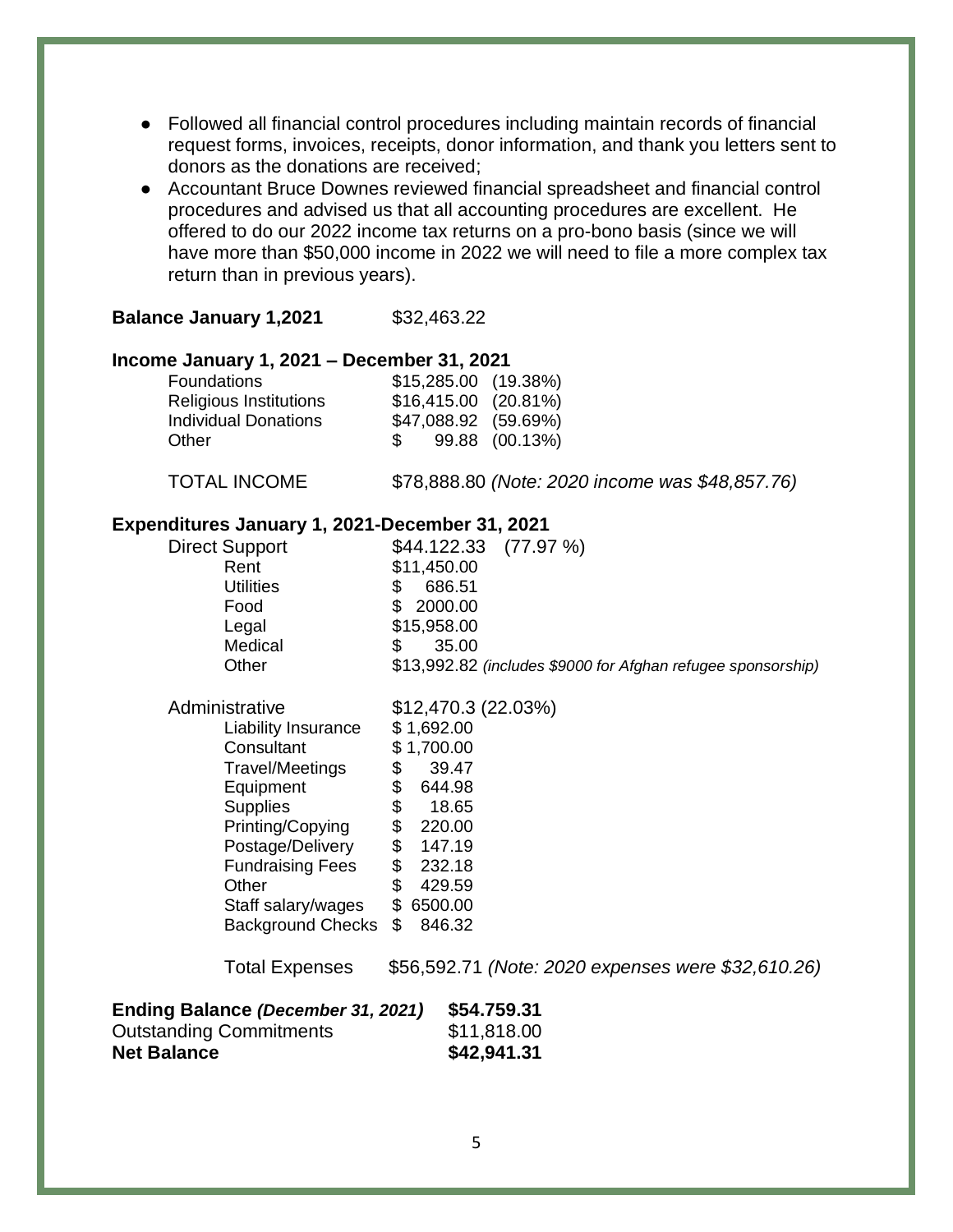#### **FUNDRAISING**

- Developed and purchased a banner to be used for fundraising;
- Approved criteria for ["Friends" or "Organizational Sponsors"](https://drive.google.com/drive/u/0/folders/19xS0SvHb17GowxYjHf9IEM0fhL0-xn3N) of ALIRP;
- Raised \$9000 in a special fundraiser to co-sponsor three Afghan refugee families to be resettled through the Inspiritus Refugee Resettlement agency, and send these funds to Inspiritus;
- Worked with filmmaker Pam Powell to develop a [fundraising video](https://www.gofundme.com/f/alirp-fall-fundraiser) for the fall fundraising campaign which had a goal of \$25,000 and ran Nov. 1-Dec. 15. A total of \$25,488.41 raised (\$14,594.37 raised online, 10,893,71 through checks). An additional \$2344.50 was raised online but will not be transferred to ALIRP bank until January 25, so these donations will be included as 2022 income). This is significantly more than the \$16,000 raised in the Fall 2020 fundraiser;
- A total of 150 people made individual donations to ALIRP;
- Lynda Wilson purchased a total of 40 "Buy One, Give One" announcements about ALIRP on WBHM public radio station during the fall fundraising campaign;
- Submitted a total of 20 grant proposals to religious organizations or foundations. Four of the 20 proposals submitted in 2021 were funded (total of \$14,728 cash and \$1000 donated items); nine of these 21 proposals were rejected; and seven proposals are pending; An additional four grants submitted in 2000 were funded in 2021 (for a total of \$4850);
- Hired and met with fundraising consultant who has reviewed our fundraising strategies and made recommendations;
- Identified a total of 40 potential funders which are listed on a grant database, and divided these funders among 4 members of the fundraising committee (Elishua Markham, Brett, Wisse, Luke Menzies) and Katherine Fulcher who will be working on submitting these grants in 2022.

# **OUTREACH COMMITTEE**

- The Outreach Committee formally became a separate committee in fall 2021. The committee took over coordination of all events and presentations with other faith-based groups in the Birmingham community;
- In 2021 we contacted over 300 congregations in the Birmingham area seeking ALIRP Partners. Despite the challenges of the pandemic, we were able to meet and present to seven groups to share information about ALIRP.

# **VOLUNTEER COMMITTEE**

In May 2021, Barbara Bonfield assumed the responsibility of Volunteer Coordinator after our social work student who was serving in this capacity graduated with her Master's degree. Barbara has wasted no time developing and improving systems that have helped us streamline our volunteer screening, assign volunteers to the appropriate team, and track current volunteer contributions. Currently, we have 72 active volunteers serving on one or more of the seven ALIRP Committees (Advocacy, Direct Support, Education, Fundraising, Outreach, or Volunteer Engagement). All volunteers are asked